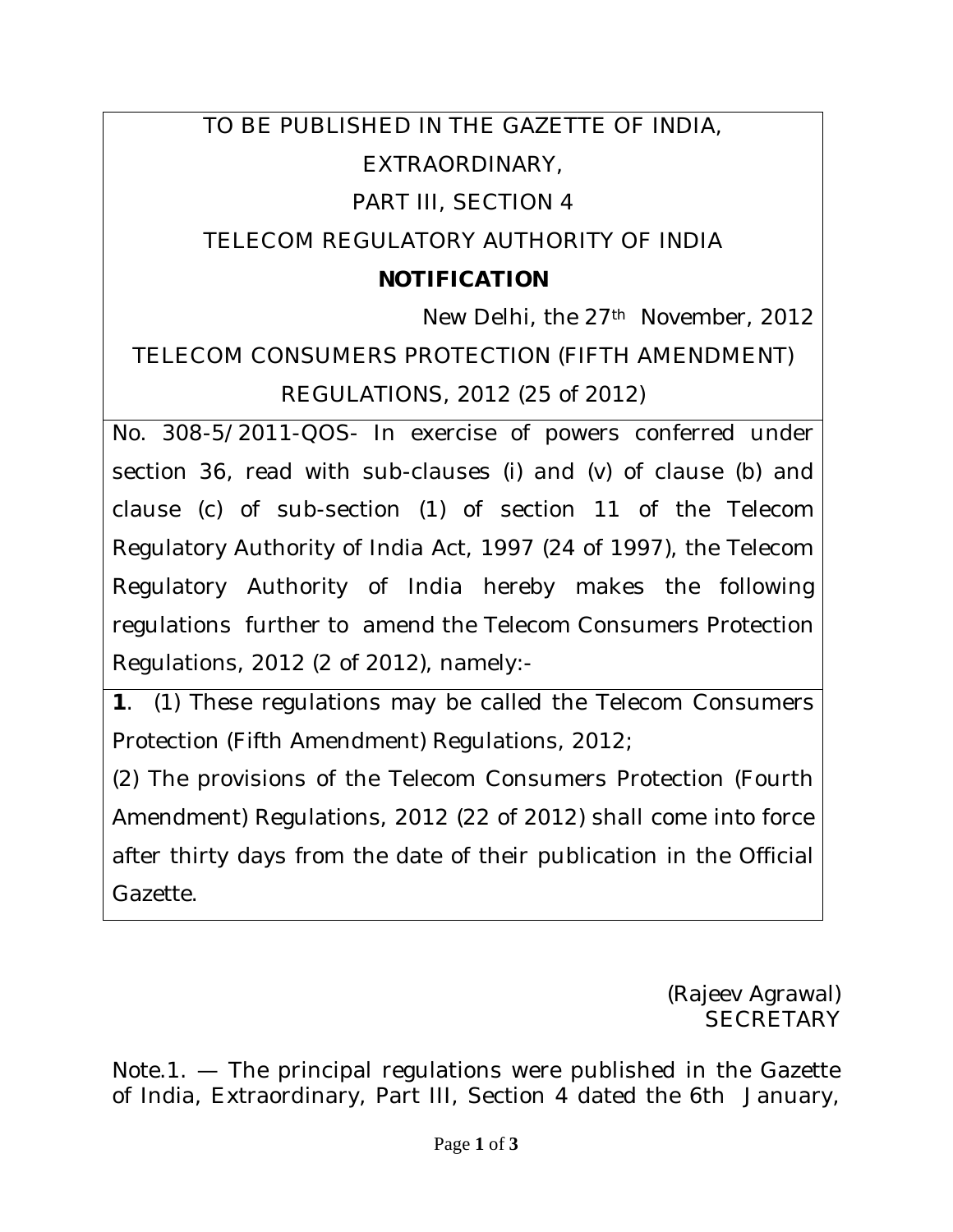2012 vide notification number No. 308-5/2011- QOS dated the 6th January, 2012.

Note.2. – The principal regulations were amended vide Notification No.308-5/2011-QOS and published in the Gazette of India, Extraordinary, Part III, Section 4 dated the 11thJanuary, 2012.

Note.3.–The principal regulations were further amended vide Notification No.308-5/2011-QOS and published in the Gazette of India, Extraordinary, Part III, Section 4 dated the 21stFebruary, 2012.

Note.4.- The principal regulations were further amended vide Notification No.308-5/2011-QOS and published in the Gazette of India, Extraordinary, Part III, Section 4 dated the 7th March, 2012.

Note.5. – The principal regulations were further amended vide Notification No.308-5/2011-QOS and published in the Gazette of India, Extraordinary, Part III, Section 4 dated the 22nd October, 2012.

Note.6. –The Explanatory Memorandum explains the objects and reasons of the Telecom Consumers Protection (Fifth Amendment) Regulations, 2012 ( 25 of 2012).